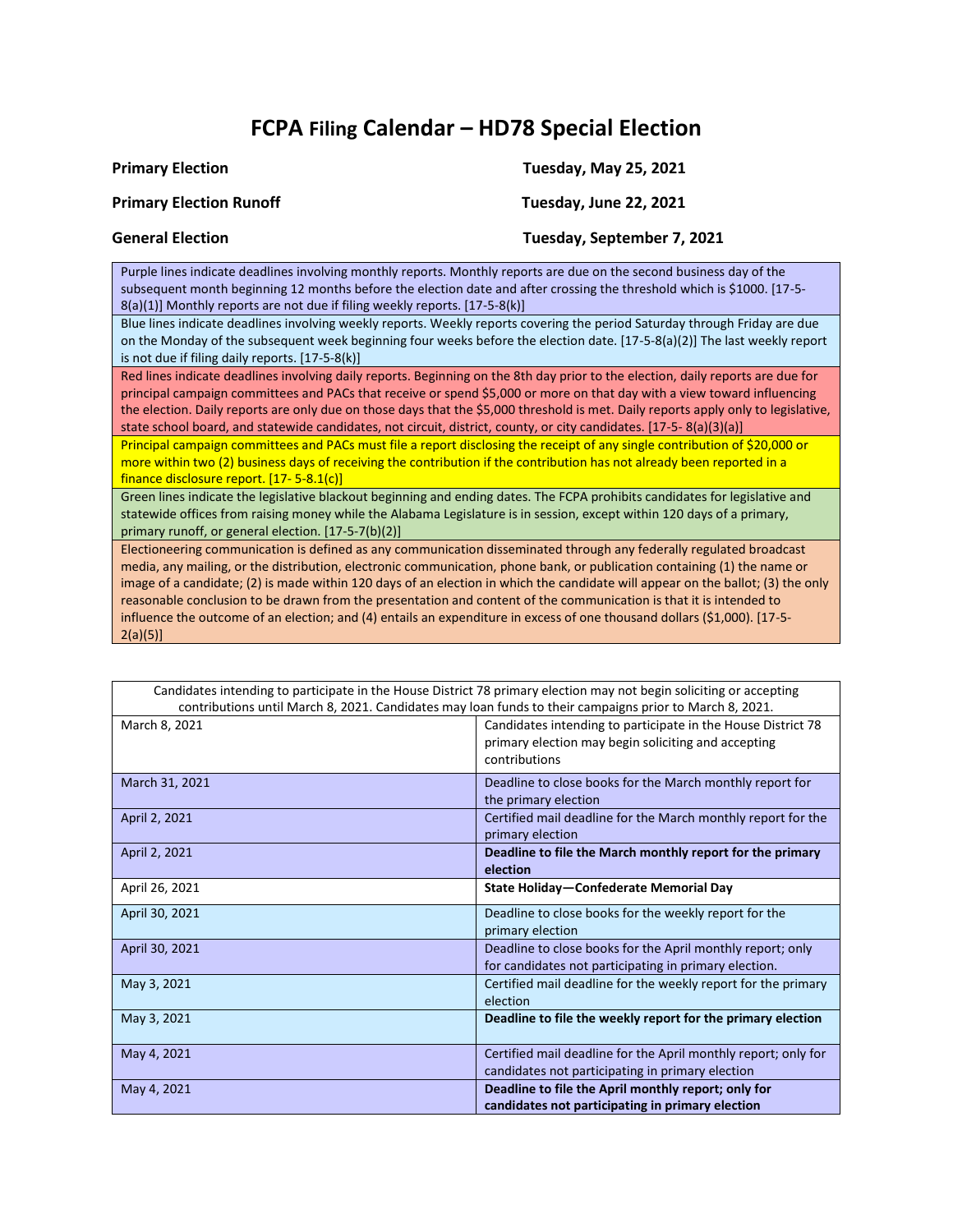| May 7, 2021   | Deadline to close books for the weekly report for the<br>primary election                                 |
|---------------|-----------------------------------------------------------------------------------------------------------|
| May 10, 2021  | Certified mail deadline for the weekly report for the primary<br>election                                 |
| May 10, 2021  | Deadline to file the weekly report for the primary election                                               |
| May 14, 2021  | Deadline to close books for the weekly report for the<br>primary election                                 |
| May 17, 2021  | Certified mail deadline for the weekly report for the primary<br>election                                 |
| May 17, 2021  | Deadline to file the weekly report for the primary election                                               |
| May 17, 2021  | Daily report due. Please refer to instructions on the top of<br>the calendar page                         |
| May 18, 2021  | Daily report due. Please refer to instructions on the top of<br>the calendar page                         |
| May 19, 2021  | Daily report due. Please refer to instructions on the top of                                              |
|               | the calendar page                                                                                         |
| May 20, 2021  | Daily report due. Please refer to instructions on the top of<br>the calendar page                         |
| May 21, 2021  | Daily report due. Please refer to instructions on the top of<br>the calendar page                         |
| May 21, 2021  | Deadline to close books for the weekly report for the<br>primary election                                 |
| May 22, 2021  | Daily report due. Please refer to instructions on the top of<br>the calendar page                         |
| May 23, 2021  | Daily report due. Please refer to instructions on the top of<br>the calendar page                         |
| May 24, 2020  | Daily report due by 12:01pm. Please refer to instructions                                                 |
|               |                                                                                                           |
|               | on the top of the calendar page                                                                           |
| May 24, 2021  | Certified mail deadline for the weekly report for the primary<br>election                                 |
| May 24, 2021  | Deadline to file the weekly report for the primary election                                               |
| May 25, 2021  | <b>Primary Election</b>                                                                                   |
| May 28, 2021  | Deadline to close books for the weekly report for the<br>primary runoff election                          |
| May 31, 2021  | Deadline to close books for the May monthly report; only for                                              |
| May 31, 2021  | candidates not participating in primary election.<br><b>State Holiday-Memorial Day</b>                    |
| June 1, 2021  | Certified mail deadline for the weekly report for the primary<br>runoff election                          |
| June 1, 2021  | Deadline to file the weekly report for the primary runoff                                                 |
| June 2, 2021  | election<br>Certified mail deadline for the May monthly report; only for                                  |
| June 2, 2021  | candidates not participating in primary election<br>Deadline to file the May monthly report; only for     |
| June 4, 2021  | candidates not participating in primary election<br>Deadline to close books for the weekly report for the |
| June 7, 2021  | primary runoff election<br>State Holiday-Jefferson Davis' Birthday                                        |
| June 8, 2021  | Certified mail deadline for the weekly report for the primary                                             |
| June 8, 2021  | runoff election<br>Deadline to file the weekly report for the primary runoff                              |
| June 11, 2021 | election<br>Deadline to close books for the weekly report for the                                         |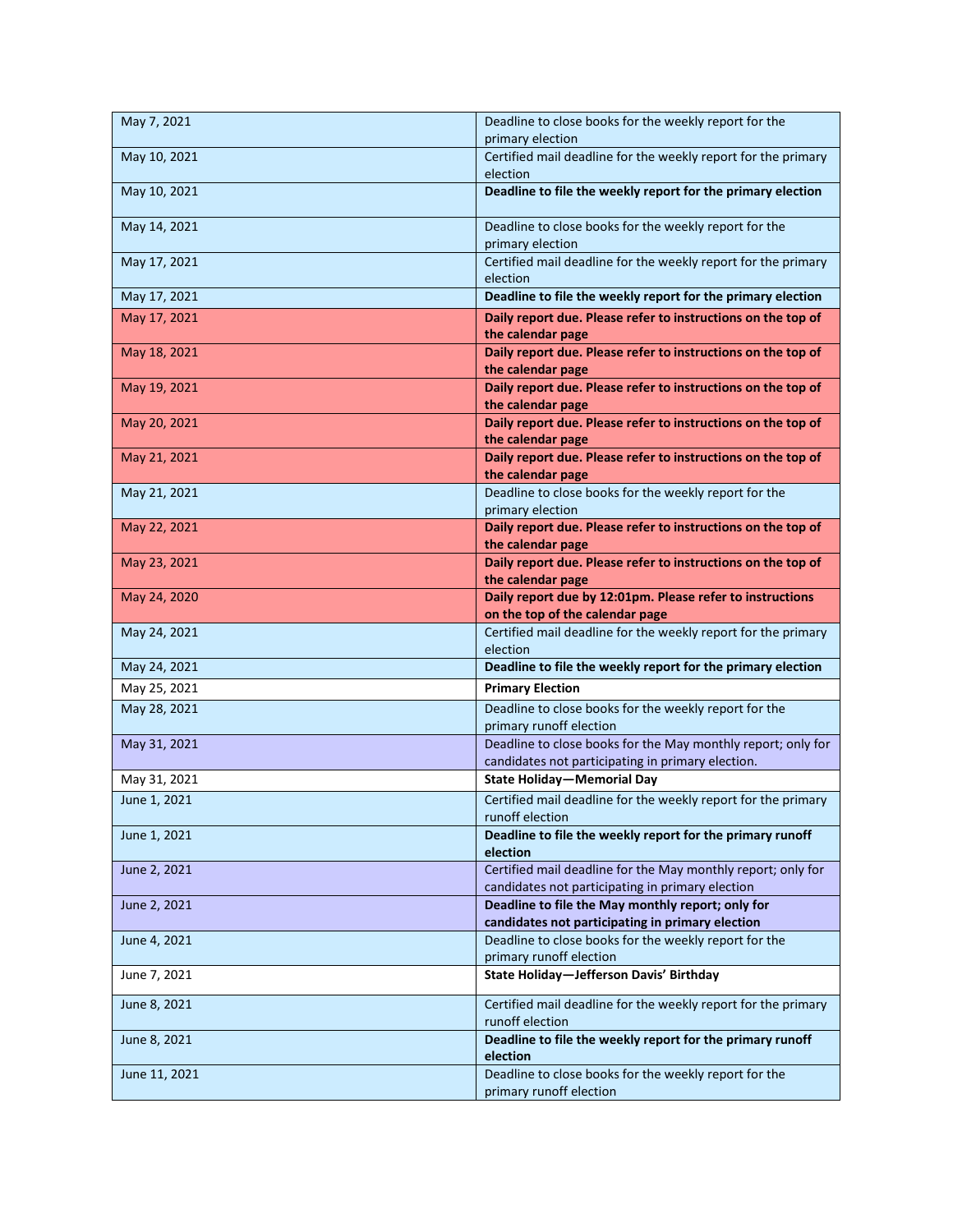| June 14, 2021   | Daily report due. Please refer to instructions on the top of<br>the calendar page        |
|-----------------|------------------------------------------------------------------------------------------|
| June 14, 2021   | Certified mail deadline for the weekly report for the primary<br>runoff election         |
| June 14, 2021   | Deadline to file the weekly report for the primary runoff<br>election                    |
| June 15, 2021   | Daily report due. Please refer to instructions on the top of<br>the calendar page        |
| June 16, 2021   | Daily report due. Please refer to instructions on the top of<br>the calendar page        |
| June 17, 2021   | Daily report due. Please refer to instructions on the top of<br>the calendar page        |
| June 18, 2021   | Daily report due. Please refer to instructions on the top of<br>the calendar page        |
| June 18, 2021   | Deadline to close books for the weekly report for the<br>primary runoff election         |
| June 19, 2021   | Daily report due. Please refer to instructions on the top of<br>the calendar page        |
| June 20, 2021   | Daily report due. Please refer to instructions on the top of<br>the calendar page        |
| June 21, 2021   | Daily report due by 12:01pm. Please refer to instructions                                |
|                 | on the top of the calendar page<br>Deadline to close books for the weekly report for the |
| June 21, 2021   | primary runoff election                                                                  |
| June 21, 2021   | Deadline to file the weekly report for the primary runoff<br>election                    |
| June 22, 2021   | <b>Primary Election Runoff</b>                                                           |
| June 30, 2021   | Deadline to close books for the June monthly report for the<br>general election.         |
| July 2, 2021    | Certified mail deadline for the June monthly report for the<br>general election          |
| July 2, 2021    | Deadline to file the June monthly report for the general<br>election                     |
| July 31, 2021   | Deadline to close books for the July monthly report for the<br>general election.         |
| August 3, 2021  | Certified mail deadline for the July monthly report for the<br>general election          |
| August 3, 2021  | Deadline to file the July monthly report for the general<br>election                     |
| August 13, 2021 | Deadline to close books for the weekly report for the general<br>election                |
| August 16, 2021 | Certified mail deadline for the weekly report for the general<br>election                |
| August 16, 2021 | Deadline to file the weekly report for the general election                              |
| August 20, 2021 | Deadline to close books for the weekly report for the general<br>election                |
| August 23, 2021 | Certified mail deadline for the weekly report for the general<br>election                |
| August 23, 2021 | Deadline to file the weekly report for the general election                              |
| August 27, 2021 | Deadline to close books for the weekly report for the general<br>election                |
| August 30, 2021 | Certified mail deadline for the weekly report for the general<br>election                |
| August 30, 2021 | Daily report due. Please refer to instructions on the top of<br>the calendar page        |
| August 30, 2021 | Deadline to file the weekly report for the general election                              |